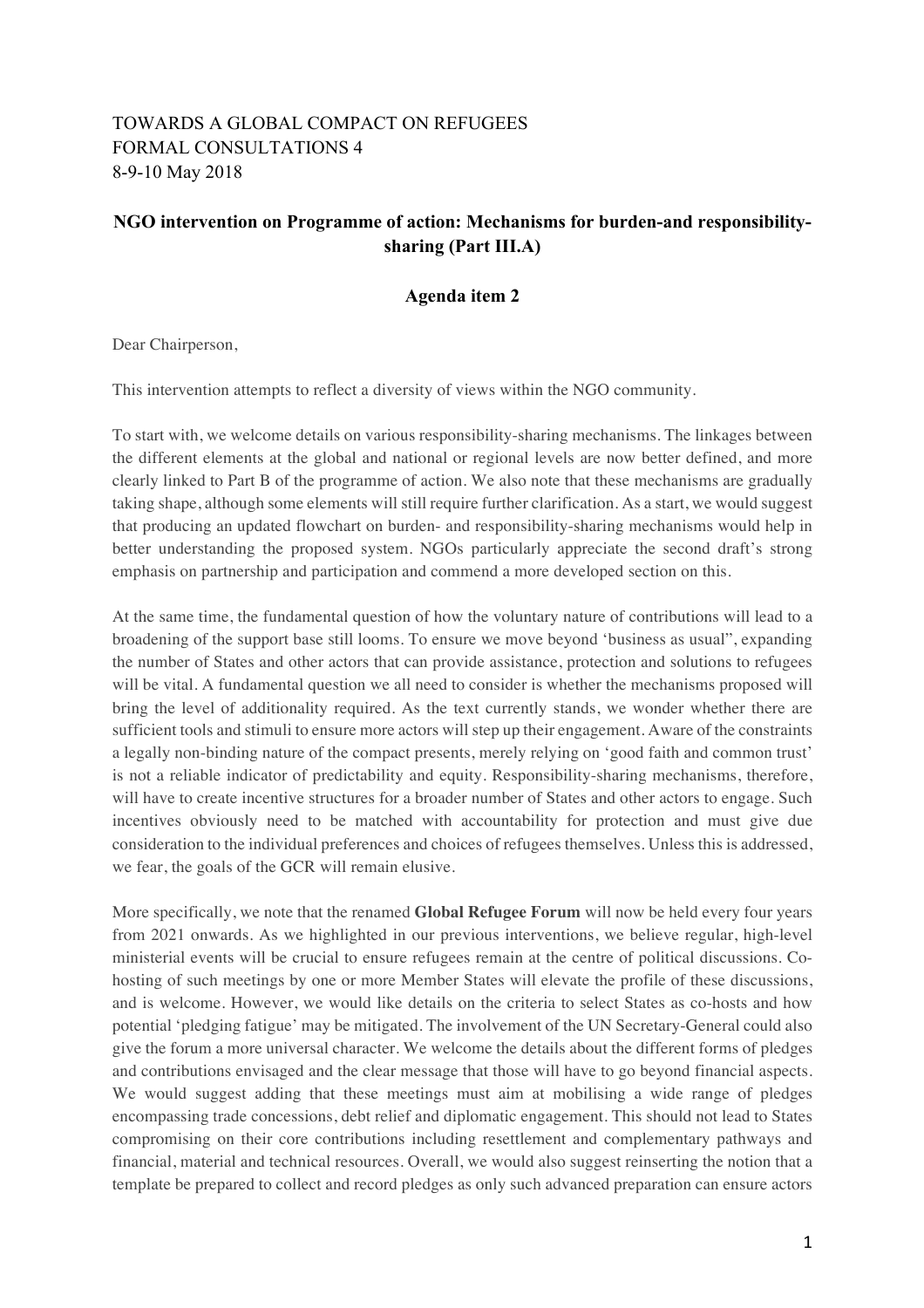engage with predictability and coherently, based on a known methodology geared towards filling identified gaps. The Secretariat serving such a high-level forum must have the political wherewithal to mobilise political interest of States in a way that enhances protection and solutions for refugees. We also recommend establishing a civil society platform, bringing together NGOs, refugee-led organisations and the private sector, to participate in organising the forums and report on progress. Tracking pledges and developing progress reports will be equally important to ensure adequate followup and accountability. Having a defined template would also help in tracking pledges.

With regard to **national arrangements**, we take note of the emphasis on national leadership. Government leadership is indeed essential. For consistency purposes, and because managing a multistakeholder response to refugee situations constitutes a new *modus operandi*, we recommend, however, that the programme of action sets basic parameters for the 'national arrangements'. One parameter could be inclusiveness of people of concern, local authorities and leaders, civil society and private sector actors in national coordination and governance structures; another parameter could be the establishment of an accountability framework around 'comprehensive plans'; and a third parameter could be areabased approaches to planning and implementation as this facilitates better opportunities for local actors to engage.

We appreciate more details on the added-value of the **Support Platform**, highlighting its role in supporting a comprehensive, multi-stakeholder and solutions-oriented response. We note that its activation and composition will be context-specific. Linkages with nationally or regionally-defined comprehensive plans are positive, and may allow for customised responses, mobilising a critical group of stakeholders invested in the situation. However, as humanitarian emergencies so painfully show, allocation of support and resources remain highly politicised, and situations where political will is lacking are swiftly 'forgotten'. Many CRRF contexts too remain woefully underfunded. In short, a context-specific approach, while presenting some distinct advantages, may not always lead to predictable and additional support. The proposed triggering process also needs to be streamlined to ensure activation in a timely manner. In particular, making the activation of the Support Platform conditioned upon a formal request from host countries may not always lead to a speedy response. To ensure predictability and sustained political engagement over time, safeguard measures such as establishing standby capacities and resources at the global, regional and national levels should be considered. In this regard, we note that the Platform will constitute an ongoing effort, and would welcome precision on how its sustainability will be accomplished. Detailing which standby arrangements the Platform would draw on could also be useful. Moreover, how the Support Platform would complement existing coordination mechanisms, including CRRF arrangements, will need to be further elaborated, otherwise we risk accumulating structures, and in the process diluting accountability towards achieving collective outcomes. As such, the various responsibility-sharing mechanisms should be guided by the principles of subsidiarity and complementarity, with the aim of supporting institutions and organisations working closest to refugees and host communities.

**Solidarity conferences** may generate political interest and mobilise additional resources. But NGOs worry that relying too often on such conferences goes against the push for flexible and unearmarked funding. A proliferation of such events may quickly lead to fatigue if it continues to rely on a limited cohort of States.

**Key tools for responsibility-sharing** are vital if the GCR is to accomplish its goals of mobilising and sustaining additional resources and capacities. In this regard, we welcome references to explore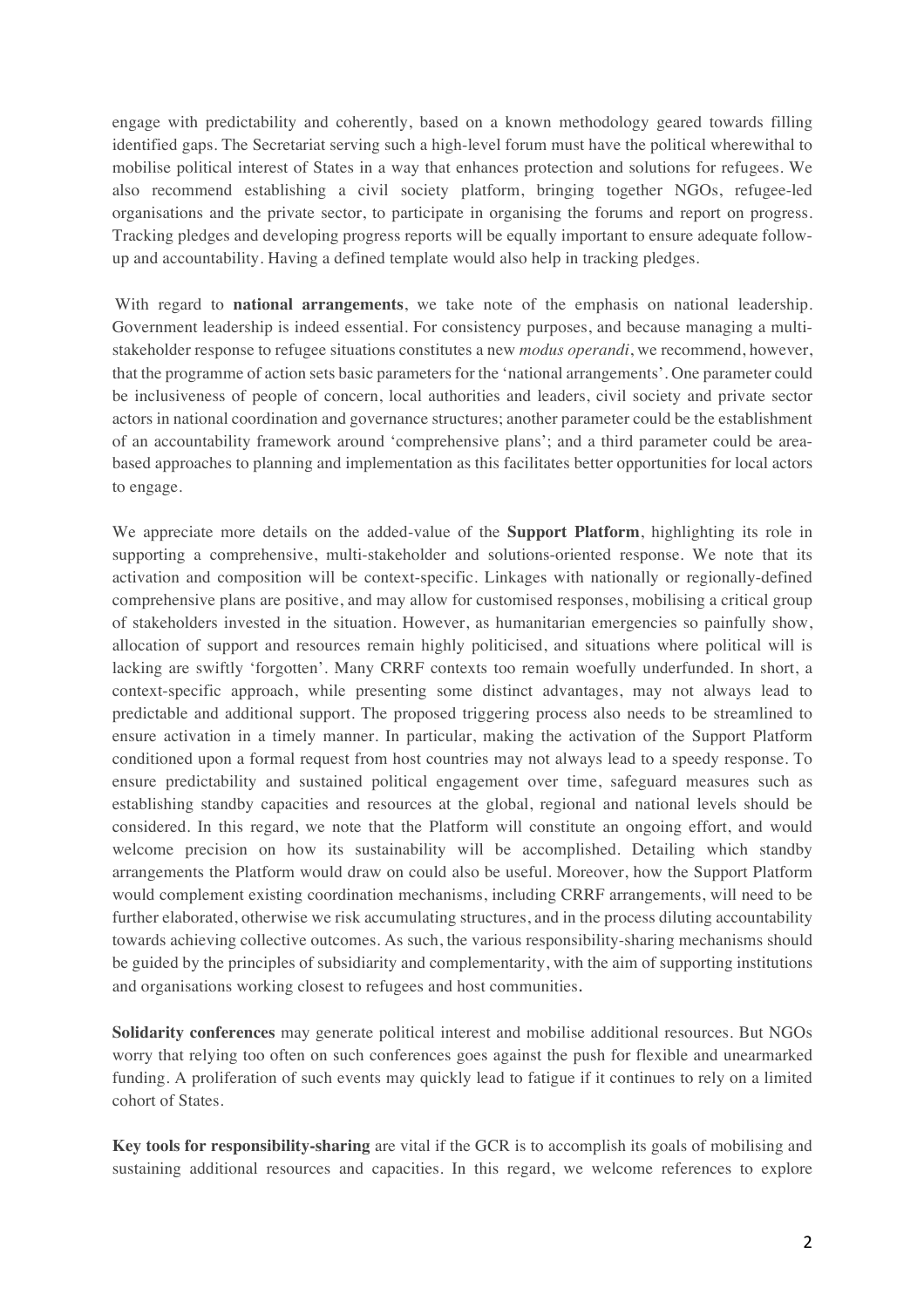innovative financing schemes mentioned in the High-Level Panel Report as well an increased role of the private sector. Even so, current proposals do not guarantee that additionality will materialise. It relies too much on risk-averse actors including international financial institutions and the private sector to generate new resources, although we recognize efforts to provide added details on additionalities the private sector could bring. The recently announced Platform bringing together seven multilateral development banks to collaborate on forced displacement, could be positive in so far as it brings additional resources. Welcome also are calls to increasingly provide development resources in the form of grants, and we hope this can indeed bring dedicated development resources "over and above regular development programmes". Remittances by diaspora communities to refugees, returnees and internally displaced persons also amount to significant sums, and these could be better harnessed for countries of origin. In general, we recommend that the important role of diasporas is explicitly recognized in the programme of action. We also note that the Countering Violent Extremism agenda has led to legislation that hinders transferring money to conflict areas. As such, efforts must be made to ease bank transfers including through de-risking measures.

The compact's emphasis on drawing in development assistance at the onset of displacement remains one of its key novelties. Such support is essential for host States to expand public services, which benefits both host communities and refugees. Investments in sports and cultural events are also vital in promoting integration and development of skills for both refugees and host communities. Yet, humanitarian assistance remains one of the few means to assist refugee populations trapped beyond State control. Therefore, national arrangements must allow the space for principled humanitarian action to continue. In this regard, we welcome the inclusion of needs-driven financing for humanitarian actors. But we note that references to the Grand Bargain have been removed in response to calls by some Member States. Many of the Grand Bargain commitments, including direct funding to local actors, unearmarked and increased multi-year funding to ensure greater predictability and continuity in humanitarian response remain relevant, and could be referred in the text.

The **multi-stakeholder and partnership approach** now better defines the role of other actors including UN agencies although we wonder whether more details could be provided about UN actors such as, for example, the United Nations Office for the Coordination of Humanitarian Affairs (OCHA) and the Office of the United Nations High Commissioner for Human Rights (OHCHR). Linkages with the UN development system as well as UN Country Teams are noted, which must also extend to UN operations in countries of origin. We particularly appreciate closer alignment with the United Nations Development Assistance Framework as it will promote refugees' inclusion.

We also very much appreciate the strengthened language on refugee participation in paragraph 35. More needs to be done to ensure refugees of all age groups, including children and young people, and host communities are involved in shaping national arrangements via consultative processes, policy dialogues, the design and implementation of programmes as well as follow-up, evaluation and accountability mechanisms. However, age, gender and diversity-sensitive participation of refugees and host communities needs to be further mainstreamed at all levels in a way that allows them to influence decisions. Dialogue between local actors and refugees should be facilitated to promote understanding and peacebuilding in the countries of asylum. In this regard, refugee and host community participation should be a continuous and ongoing process. The global compact on refugees must lay down firm commitments to devote resources, both financial and technical, to advance refugee and host community participation and leadership. At the same time, responsibilities of each stakeholder will have to be clearly defined so that accountability is ensured. Collective outcomes or results frameworks for